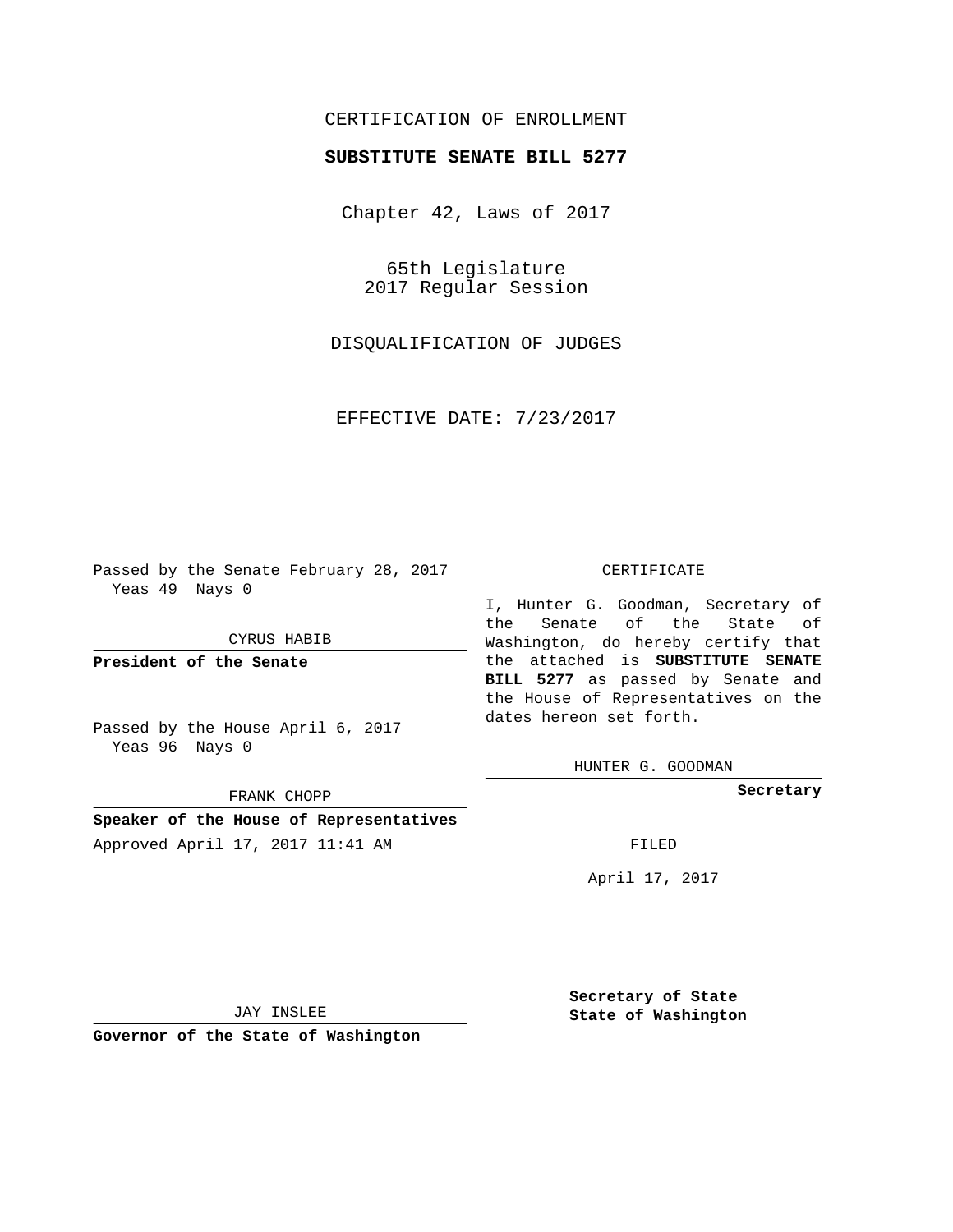## **SUBSTITUTE SENATE BILL 5277**

Passed Legislature - 2017 Regular Session

**State of Washington 65th Legislature 2017 Regular Session**

**By** Senate Law & Justice (originally sponsored by Senators Padden, Pedersen, Darneille, and Kuderer)

READ FIRST TIME 01/26/17.

1 AN ACT Relating to disqualification of judges; and amending RCW 2 4.12.040 and 4.12.050.

3 BE IT ENACTED BY THE LEGISLATURE OF THE STATE OF WASHINGTON:

4 **Sec. 1.** RCW 4.12.040 and 2009 c 332 s 19 are each amended to 5 read as follows:

 (1) No judge of a superior court of the state of Washington shall 7 sit to hear or try any action or proceeding ((when it shall be established as hereinafter provided that said judge is prejudiced against any party or attorney, or the interest of any party or 10 attorney appearing in such cause)) if that judge has been disqualified pursuant to RCW 4.12.050. In such case the presiding judge in judicial districts where there is more than one judge shall forthwith transfer the action to another department of the same court, or call in a judge from some other court. In all judicial districts where there is only one judge, a certified copy of the ((motion and affidavit)) notice of disqualification filed in the cause shall be transmitted by the clerk of the superior court to the clerk of the superior court designated by the chief justice of the supreme court. Upon receipt the clerk of said superior court shall 20 transmit the forwarded ((affidavit)) notice to the presiding judge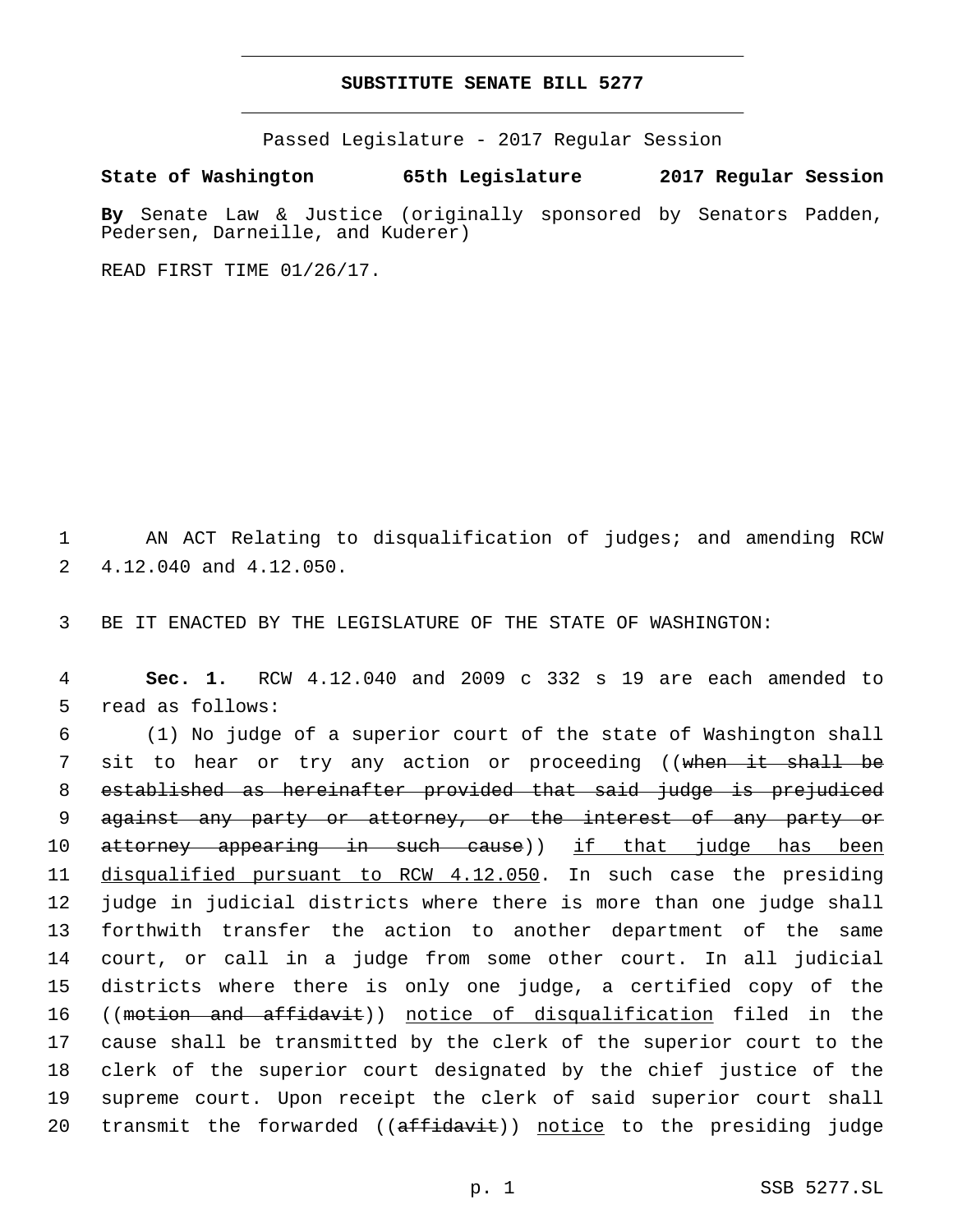who shall direct a visiting judge to hear and try such action as soon 2 as convenient and practical.

 (2) The presiding judge in judicial districts where there is more than one judge, or the presiding judge of judicial districts where there is only one judge, may send a case for trial to another court if the convenience of witnesses or the ends of justice will not be interfered with by such a course and the action is of such a character that a change of venue may be ordered: PROVIDED, That in criminal prosecutions the case shall not be sent for trial to any court outside the county unless the accused shall waive his or her right to a trial by a jury of the county in which the offense is 12 alleged to have been committed.

 (3) This section does not apply to water right adjudications filed under chapter 90.03 or 90.44 RCW. Disqualification of judges in water right adjudications is governed by RCW 90.03.620.

 **Sec. 2.** RCW 4.12.050 and 2009 c 332 s 20 are each amended to 17 read as follows:

 (1) Any party to or any attorney appearing in any action or 19 proceeding in a superior court( $(-$  may establish such prejudice by motion, supported by affidavit that the judge before whom the action 21 is pending is prejudiced against such party or attorney, so that such 22 party or attorney cannot, or believes that he or she cannot, have a 23 fair and impartial trial before such judge: PROVIDED, That such motion and affidavit is filed and called to the attention of the judge before he or she shall have made any ruling whatsoever in the 26 ease, either on the motion of the party making the affidavit, or on 27 the motion of any other party to the action, of the hearing of which the party making the affidavit has been given notice, and before the judge presiding has made any order or ruling involving discretion, but the arrangement of the calendar, the setting of an action, motion or proceeding down for hearing or trial, the arraignment of the accused in a criminal action or the fixing of bail, shall not be construed as a ruling or order involving discretion within the meaning of this proviso; and in any event, in counties where there is but one resident judge, such motion and affidavit shall be filed not later than the day on which the case is called to be set for trial: AND PROVIDED FURTHER, That notwithstanding the filing of such motion and affidavit, if the parties shall, by stipulation in writing agree, such judge may hear argument and rule upon any preliminary motions,